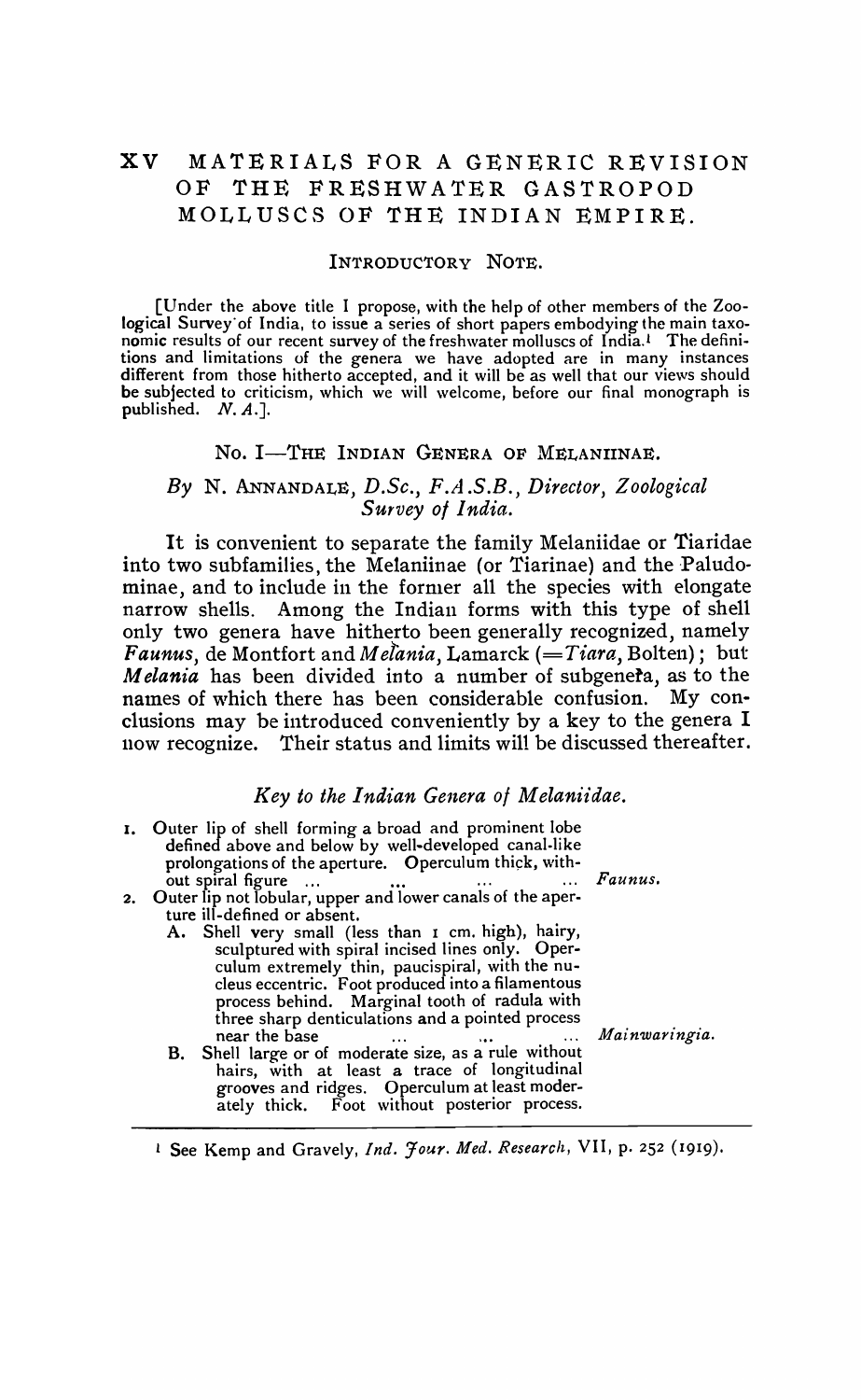Radular teeth without basal process, either with more than three sharp denticulations or with three much broader blunt denticulations.

- i. Shell large, heavy, ovoid, with strong spines round the upper extremity of the bodywhorl. Operculum without spiral figure,
- I and the same with the same without, without, or i.e. Shell as a rule more elongate, without, or with relatively feeble, spines. Operculum bearing a spiral figure.
	- a. Shell never very thick or large and as a rule relatively long and slender, tapering to a sharp point at the apex, with the aperture ovate and never produced above, the sculpture consisting of numerous longitudinal and spiral grooves which form by their intersection a reticulate or nodular<br>pattern, rarely obsolescent. Spines pattern, rarely obsolescent. sometimes present on upper extremity of body-whorl. Operculum relatively large, ovate, paucispiral, with the nucleus situated near the inner lower margin and the spiral figure occupying only a small part of the surface. Mantle bearing on its inner surface near the margin a row of digitiform processes. Radular teeth relatively long, with numerous sharp denticulations *M elanoides.*
	- *b.* Shell as a rule large heavier and broader, with more solid sculpture or nearly smooth, more or less biconical in outline and with the aperture frequently produced slightly both above and below. Spines never present on the upper margin of the body-whorl. Operculum relatively small, subcircular, with a spiral figure that occupies most of its surface. No processes on or near edge of mantle. Radular teeth relatively short with fewer and blunter denticulations ... Acrostoma.

*Faunus* and *Mainwaringia* do not belong to the freshwater fauna as both are estuarine. The geographical range of the former is wide but in the main insular, while *Mainwaringia* <sup>1</sup> is known only from the Gangetic delta. The synonymy and diagnosis of the two freshwater genera may be discussed further.

Genus Melanoides, Olivier (nec H. and A. Adams).

- 1807. *Melanoides,* Olivier, *Voy. l'Emp. Ottoman,* II, p. 40.
- 1854· *Plot£a, Melania, Tarebia,* H. and A. Adams, *Gen. Recent Moll.,* I, pp. 295, 301, 304.
- 1874. *Melanoides, Melania,* s.s. (in part), *Plotia, Tarebia, Striatella,* Brot. *Conch. Cab.,* pp. 6, 7.
- 1885. *Melania* (s.s.), *Striatella, Melanella* (in part), *Tarebia, Plotia,*  Nevill, *Hand List Moll. Ind. Mus.,* II, pp. 221, 231, 271, 272, 280.

<sup>&</sup>lt;sup>1</sup> Annandale & Prashad, *Rec. Ind. Mus.*, XII, p. 251, fig. 5, pl. xx, fig. 8  $(1919).$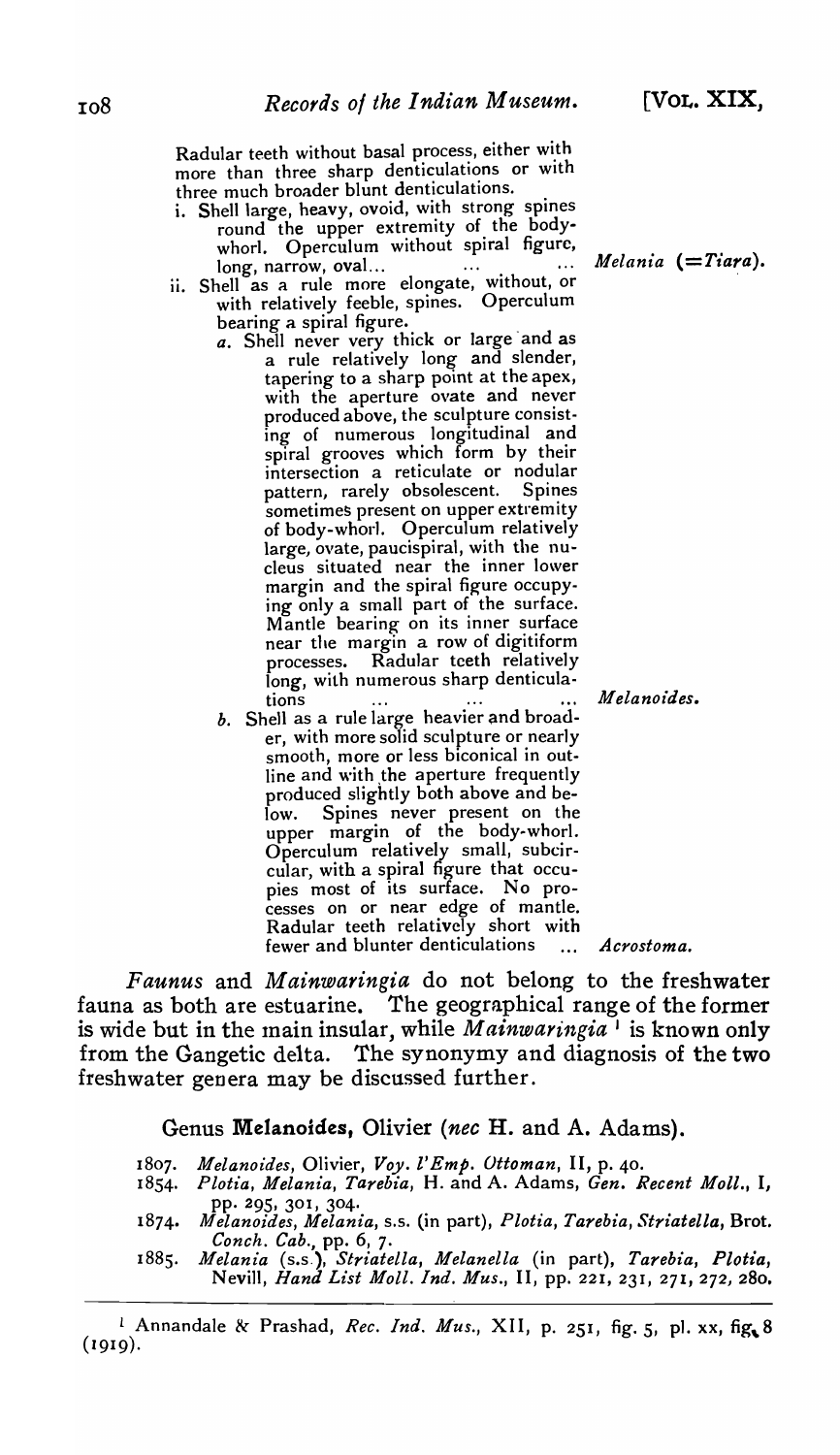1897. Stenomelania, Melanoides, Plotia, Tarebia, von Martens in Weber's *Zool. Ergebn. Reis. Niederl. Ost-Ind.,* IV, pp. 40, So, 62,69.

- 1898. Neomelanien (in part), P. and F. Sarasin, *Sussw. Moll. Celebes,* p. 38.
- 191*5. Radina , Sfriatella, lffelanella* (at least in part), *Tarebia, Plotia,*  Preston *Faun. Brit. Ind., Freshw. Moll.*, pp. 10, 15, 32, 33, 35. 1919 *Alelanoides,* Annandale and Prashad, *Rec. Ind. Mus.,* XVIII, p. 28.

'l'here has been much confusion in nomenclature *owing* to the

fact that H. and A. Adams used the name *Melanoides* in quite a different sense from that in which it had been introduced thirtyseven years earlier by Olivier, who applied it to a race or phase of the common" *Melania" tuberculata.* A reference to this author's *Ie* voyage" shows that Nevill *(op. cit.,* p. 248) was wrong in stating that the form of the name employed was "Melanoïde," a form that might not have been considered valid, and Preston has ignored von Marten's remarks on the subject.

M. *tuberculatus* (Müller), the type of this genus, is perhaps the most widely distributed of all the non-marine Gastropods that occur in India, for it is found in most parts of the Oriental and Ethiopian regions and even in parts of the Palaearctic and Australasian Regions adjacent to them. With this species a large number of Oriental forms must be associated generically on account of the fact that they possess the characters noted in the key. The Sarasins were the first authors to lay stress on the peculiarities of the radulae and opercula of these forms, but they were apparently not acquainted with the peculiarities of the mantle. They did not regard the structures they examined as of generic importance and associated species I retain in *Melania* with those here assigned to *Melanoides* in their group "Neomelanien."

The description given in the key, with the figures published in the various works to which I have referred, should render the recognition of species of the genus easy, if the animal as well as the shell be examined. The processes of the mantle are arranged in a small series along a line running parallel to the margin. As a rule they increase in size from left to right. When the animal is fully expanded they are elongate and pointed and often resemble small parasitic leeches protruding from the mouth of the shell. In preserved specimens they are as a rule contracted and much less conspicuous.

### Genus Acrostoma, Brot.

- 1854. Melanoides, H. and A. Adams (nec Olivier), Gen. Recent Moll., 1, p. 296•
- *187.J.. Melanoides, Acrostoma,* Brat, *Ope cit.,* p. 7·
- *1885. Melanoides, Acrostoma,* Nevill, *op. cit.,* pp. 248, 270.
- *1897. Brotia,* von Martens, *op. cit.,* P' 33.
- 1898. Palaeomelanien, P. and F. Sarasin, op. cit., p. 30.
- 1915. *lWelanoides, Acrostoma,* Preston, *op. cit.,* pp. 21, 30.

I cannot find any difference of generic importance between the soft parts, radula, operculurn or shell of *Brotia,* von Martens (=Melanoides, auct.) and *Acrostoma*, Brot. Indeed, in the single species I call *Acrostoma variabile* (Benson) an almost complete